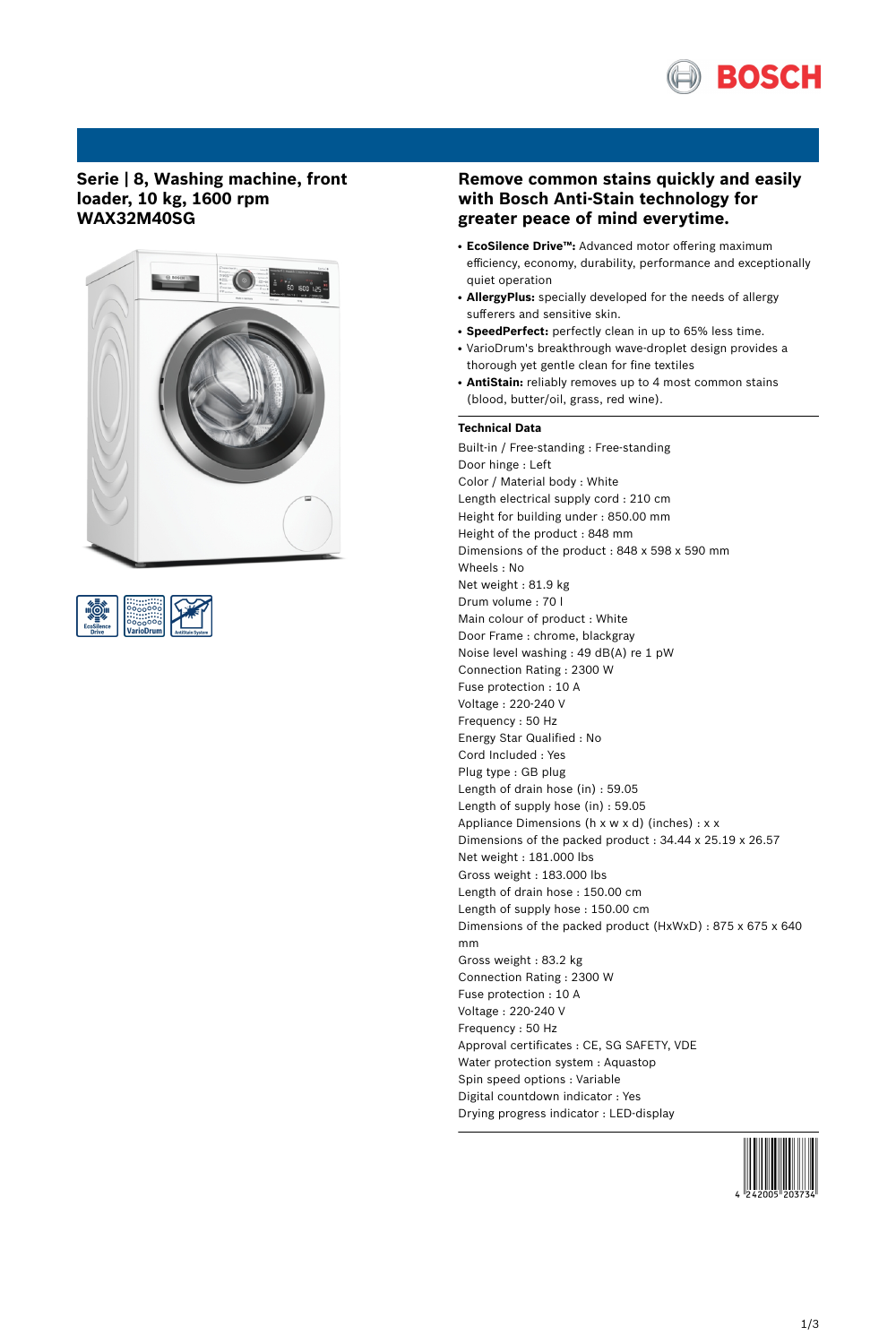

Serie | 8, Washing machine, front loader, 10 **k g , 1 6 0 0 r p m W AX 3 2 M 4 0 S G**

Remove common stains quickly and easily with Bosch Anti-Stain technology for greater peace of mind everytime.

#### **Technical Information**

- Capacity: 10kg
- Maximum spin speed : 1600 rpm
- Dimensions (H x W x D): 84.8cm x 59.8 cm x 59.0 cm
- <sup>32</sup> cm porthole, 171º swing door

#### **Programmes**

- Cottons, Cottons Eco, Synthetics, Daily Wash, Delicates/Silk, Wool, Rinse, Spin/Drain, Drum Clean, Duvet, Shirts/Blouses, Super Quick 15'/30", AllergyPlus, ExpressClean 59'
- Clean your laundry in just 59minutes with ExpressCle a n 5 9'
- AllergyPlus effectively reduces allergenic residue such as pollen, animal hair, and dust mites at the touch of a button and is suitable for those with senitive, irritable skin
- Time delay to select end time of your wash (1 <sup>24</sup> hours) an d time remaining indicator
- Start/Reload function to pause machine operation for adding in last minute laundry items

#### **F e a t u r e s**

- Clean your laundry in just 59minutes with PowerMix was programme with 4D wash system
- EcoSilence Drive™ friction-free motor minimises heat and wear for long-lasting performance, quiet operation and perfect wash results.
- AntiStain: Automatic stain removal of the most common stains
- ActiveWater™ Plus: Pressure and water sensor that measures the washing load and adjusts water intake to 256 precise levels for more cost and water savings
- VarioDrum's breakthrough wave-droplet design provides a thorough yet gentle clean for fine textiles
- AntiVibration™ Side Panels reduce vibrations and ensure greater stability during the washing and spinning process.
- Child-proof lock

#### **S a f e t y**

- AquaStop™ anti-flood protection system with magnetic valve and float switch
- Child-proof lock

### **Display Screen & Alerts**

- Large LED display screen to indicate: Programme status, Temperature and Spin Speed Selection, Remaining Time and 24 Hour End Time Delay, Load Recommendation and Consumption